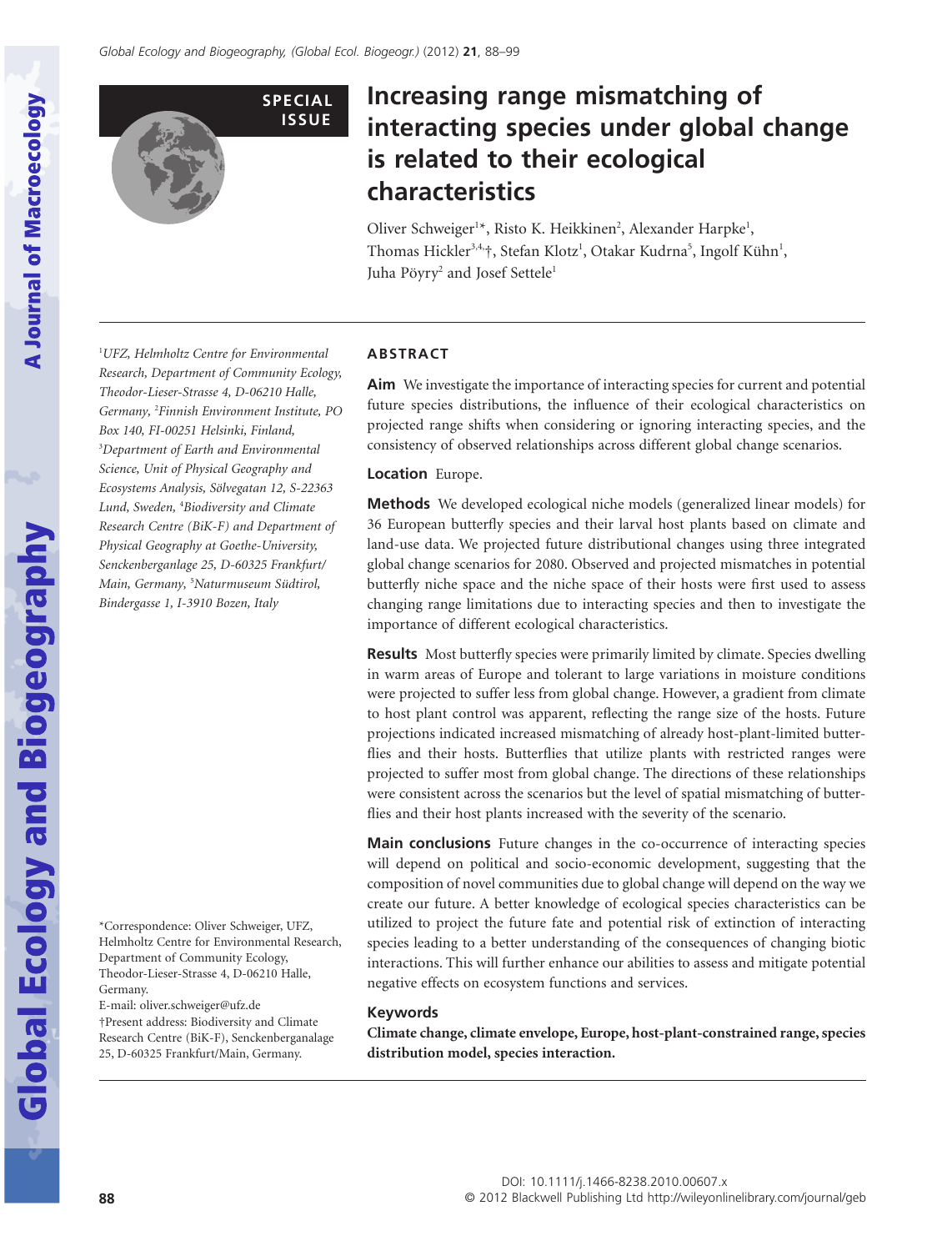# **INTRODUCTION**

Bioclimatic envelope models (Pearson & Dawson, 2003; Heikkinen *et al*., 2006) are widely used to provide first estimates about the projected impacts of global change on future distributions of many species (e.g. Pompe *et al*., 2008; Settele *et al*., 2008; Heikkinen *et al*., 2010). However, it is increasingly being realized that their ability to provide realistic projections is limited (Davis *et al*., 1998; Pearson & Dawson, 2003), and a number of uncertainties remain to be considered (Luoto *et al*., 2005; Heikkinen *et al*., 2006; Pöyry *et al*., 2008). Here, we address four such limitations.

Firstly, although climate is a major determinant of species distributions at broad macroecological scales (Pearson & Dawson, 2003; Luoto *et al*., 2007) it also interacts with many other factors (Dormann *et al*., 2008; Schweiger *et al*., 2010). In particular, land use may significantly affect future species range changes (Hill *et al*., 2001), and should be taken into account alongside climatic changes (Pompe *et al*., 2008).

Secondly, climate change can alter soil water availability, which in turn may affect the distribution of suitable habitat for different species (Berry *et al*., 2002). However, there are notable differences in the measures of water availability, stemming from dissimilarities in the algorithms used for calculation (Hickler *et al*., 2009). These discrepancies affect the outcomes of ecological niche models, especially when projected into the future (Rickebusch *et al*., 2008). Usually basic climatic variables are used to describe water availability while a mechanistic understanding of the water balance of terrestrial ecosystems, incorporating vegetation structure and ecosystem functioning, might provide more realistic projections (Hickler *et al*., 2009).

Thirdly, the importance of biotic interactions in assessing future species performance and distribution has become apparent (Araújo & Luoto, 2007; Heikkinen *et al*., 2007; Preston *et al*., 2008; Schweiger *et al*., 2010). Using land-cover data to predict species distributions indirectly incorporates some species interactions (Heikkinen *et al*., 2007). However, direct interactions need to be modelled on a species-to-species basis to avoid spatial over-predictions of suitable environment due to a lack of information on relevant interacting species (Heikkinen *et al*., 2007; Schweiger *et al*., 2008). So far very few studies have investigated future changes in the spatial matching of interacting species, using only a limited set of species (Araújo & Luoto, 2007; Preston *et al*., 2008; Schweiger *et al*., 2008).

Fourthly, different aspects of global change should be incorporated into the modelling simultaneously and based on the very same basic assumptions. However, most studies so far have only addressed land-use or climate change separately, or obtained scenarios for climate and land-use change from separate assumptions (but see Pompe *et al*., 2008). Here, we synchronize the scenarios for both climate and land use in a consistent manner by using the same set of storylines. These storylines cover an adequately broad range of potential developments in environmental policy, demography, socio-economics and technology (Spangenberg *et al*., 2012; Stocker *et al*., 2012).

Using species distribution models and climate, soil water content and land-use data, we investigate here the ecological niches of a selected set of European butterflies and their co-occurrence with their larval host plants. To develop future species range projections, we apply integrated scenarios that are consistent with three socio-economic storylines developed for the EU-funded project ALARM (Settele *et al*., 2005): a sustainable policy scenario (SEDG), a business-as-might-be-usual scenario (BAMBU) and a liberal, growth-focused policy scenario (growth applied strategy, GRAS; Spangenberg *et al*., 2012). Based on these projections, we investigate the changes in distributional matches of the butterflies and their hosts, and the consistency of the observed trends across the three scenarios.

By analysing distributional mismatches, we study potentially different responses of two aspects of ecological niche models. Usually, the geographic niche space (i.e. the modelled range) of trophically dependent species is represented independently of the host plant, i.e. neglecting species trophic dependences. In contrast, host-plant-constrained niche models consider the co-occurrence of the interacting species as a prerequisite of the biotic dependency. Since biotic interactions can change under global change (Schweiger *et al*., 2010), the host-plantindependent range can be expected to vary substantially more than that of the host-plant-constrained range. In this study, we investigate future changes in the host-plant-independent range and the host-plant-constrained range and how much they differ from each other.

While Schweiger *et al*. (2008) showed that indirect effects of global change can be detrimental for a particular butterfly species due to asymmetric changes in the distribution of its host plant and the butterfly itself, we investigate here whether such an effect can be generalized to a larger set of European butterflies. Moreover, we also study whether particular ecological characteristics of the butterfly species can alter the level of response. The expectation here is that changes in the hostplant-independent range depend on species range size and climatic niche position and breadth (Thomas *et al*., 2004; Thuiller *et al*., 2004; Parmesan, 2006; Pöyry *et al*., 2009), and that changes in the host-plant-constrained range additionally depend on factors influencing species interactions (trophic interactions in particular), such as the level of dietary specialization and the distributional range and climatic niche properties of the host plants (Thuiller *et al*., 2004; Kotiaho *et al*., 2005). Information on these mechanisms will be used to draw conclusions on the question of what determines observed species range boundaries (Brown *et al*., 1996; Pearson & Dawson, 2003) and which factors (abiotic or biotic) and which ecological characteristics are most critical for future changes and potential threats to butterfly species.

## **METHODS**

#### **Study area, plant, butterfly and environmental data**

The study covered the area of the European Union, excluding Bulgaria and Romania due to lack of available data, plus Norway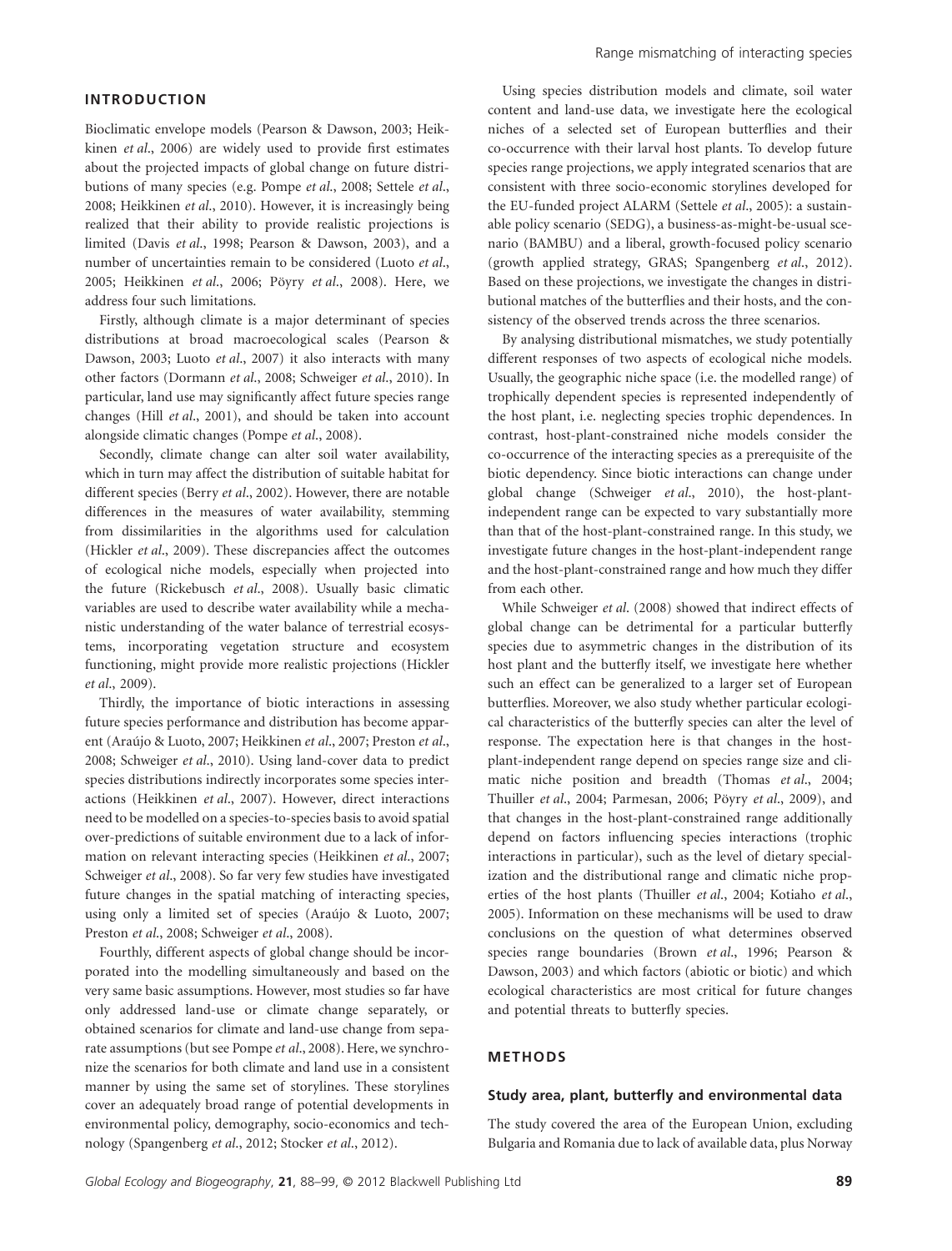and Switzerland. Host plant distribution was obtained from 1720 Universal Transverse Mercator (UTM) grid cells (*c*. 50 ¥ 50 km2 ) from the Atlas Florae Europaeae database (AFE database; Lahti & Lampinen, 1999) maintained by the Botanical Museum of the University of Helsinki. Butterfly distributions were available from about 7000 georeferenced localities. These data also constitute the basis for *The distribution atlas of European butterflies* (Kudrna, 2002), but here we resampled the localities to the same UTM grid as for plants.

Selection of the butterfly species was constrained by the availability of information on host plants and the incompleteness of the AFE database, which currently covers only 20% (4123 taxa) of the plant species in Europe. We used 44 butterfly species for which host plant information was obtained from 12 field guides across Europe (see Appendix S1 in Supporting Information) and for which distributional data for all their host plants were available in the AFE database.

Monthly interpolated climate data were obtained at a 10′ grid resolution (New *et al*., 2000; Mitchell *et al*., 2004). Mean values of the following 18 climate variables for the period 1971–2000 were derived: mean annual temperature (°C); range in annual temperature (°C); mean quarterly temperature (e.g. March–May = spring;  $^{\circ}$ C); range in quarterly temperature ( $^{\circ}$ C); diurnal temperature range per year (°C); diurnal temperature range per quarter (°C); annual summed precipitation (mm); range in annual precipitation (mm); quarterly summed precipitation (mm); range in quarterly precipitation (mm); annual water deficiency (annual equilibrium evapotranspiration minus annual precipitation; mm); range in annual water deficiency (mm); mean annual cloudiness (%); mean quarterly cloudiness (%); accumulated growing degree days with a base temperature of 5 °C until February, April, June and August.

In addition to these 18 climate variables, we calculated soil water content for the upper horizon (0.5 m) with the dynamic vegetation model LPJ-GUESS (Hickler *et al*., 2004, 2009; Smith *et al*., 2007). This model provides a process-based representation of the water balance in terrestrial ecosystems as it considers feedback mechanisms by changing vegetation structure such as leaf area index and ecosystem functioning, e.g. effects of changes in photosynthetic demand and elevated  $CO<sub>2</sub>$  on stomatal conductance (Hickler *et al*., 2009).

Percentage cover of the following five land-cover classes (Mücher *et al*., 2000) were provided by Rounsevell *et al*. (2006) for the same 10′ grid cells: forest, grassland, arable land, urban and others comprising natural and semi-natural areas, water bodies, inland rocks and ice.

#### **Global change scenarios**

Global change scenarios were generated based on storylines developed within ALARM (Settele *et al*., 2005; Spangenberg *et al*., 2012), including down-scaled climate scenarios from global atmosphere–ocean general circulation models (AOGCM) (Fronzek *et al*., 2012) and spatially explicit land-use change scenarios (Rounsevell *et al*., 2006). These storylines cover a broad range of potential developments in demography, socioeconomics and technology during the 21st century. The resulting greenhouse gas emission scenarios are very close to IPCC SRES scenarios (Nakicenovic & Swart, 2000; for more details see Spangenberg *et al*., 2012).

The scenario of moderate change (SEDG) assumes that policy will integrate social, environmental and economic aspects to enhance the sustainability of societal development. Climatic projections are based on the IPCC B1 scenario. Under this scenario, the mean expected temperature increase in Europe by 2080 is 2.4 °C. Grasslands are projected to decrease by about 1%, while forests and areas used for bioenergy are projected to increase by about 4% (Rounsevell *et al*., 2006).

The scenario of intermediate change (BAMBU) assumes free trade, growth and globalization and implementation of policy decisions already made in the EU. Climatic projections are based on the IPCC A2 scenario, with a mean expected increase in temperature of 3.1 °C. Under BAMBU, grasslands decrease by about 10%, and forests and areas for bioenergy increase by about 1% and 9%.

The scenario of maximum change (GRAS) assumes that free trade, growth and globalization will be the main policy objectives. Climatic projections are based on the IPCC A1FI scenario and the mean expected increase in temperature is 4.1 °C. Grasslands decrease by about 9%, and forests and areas for bioenergy increase by about 1% and 9%.

Based on the storylines, integrated projections of future changes in climate, including soil water content, and land use were developed on the 10′ grid of Europe. Monthly projected climate and soil water content data were averaged for the period 2051–80. Annual projected changes in land use were modelled in a spatially explicit way on the same 10′ grid until 2080 (Rounsevell *et al*., 2006).

#### **Ecological niche modelling**

Classical methods of variable reduction usually yield unstable results in the presence of highly collinear predictors (e.g. Harrell, 2001; Dormann, 2007; Dormann *et al*., 2008). To avoid such problems among the climate variables, we performed a hierarchical cluster analysis based on the complete linkage method and Pearson correlation coefficients (*r*) lower than 0.3. From each of the resulting four clusters (representing four groups among which the variables show very little correlation) the ecologically most meaningful variable was selected for modelling: (1) accumulated growing degree days with a base temperature of 5 °C until August (GDD5); (2) soil water content for upper horizon (SWC); (3) range in annual temperature; and (4) range in annual precipitation.

Prior to the modelling, all land use and the selected climate variables were averaged across the UTM grid to match the spatial resolution of the species data. Ecological niche models relating the environmental variables to presence and absence data were developed for each plant and butterfly species separately using generalized linear models (GLM) with a binomial error distribution and a logit link function. We allowed for curvilinear effects by incorporating both first- and second-order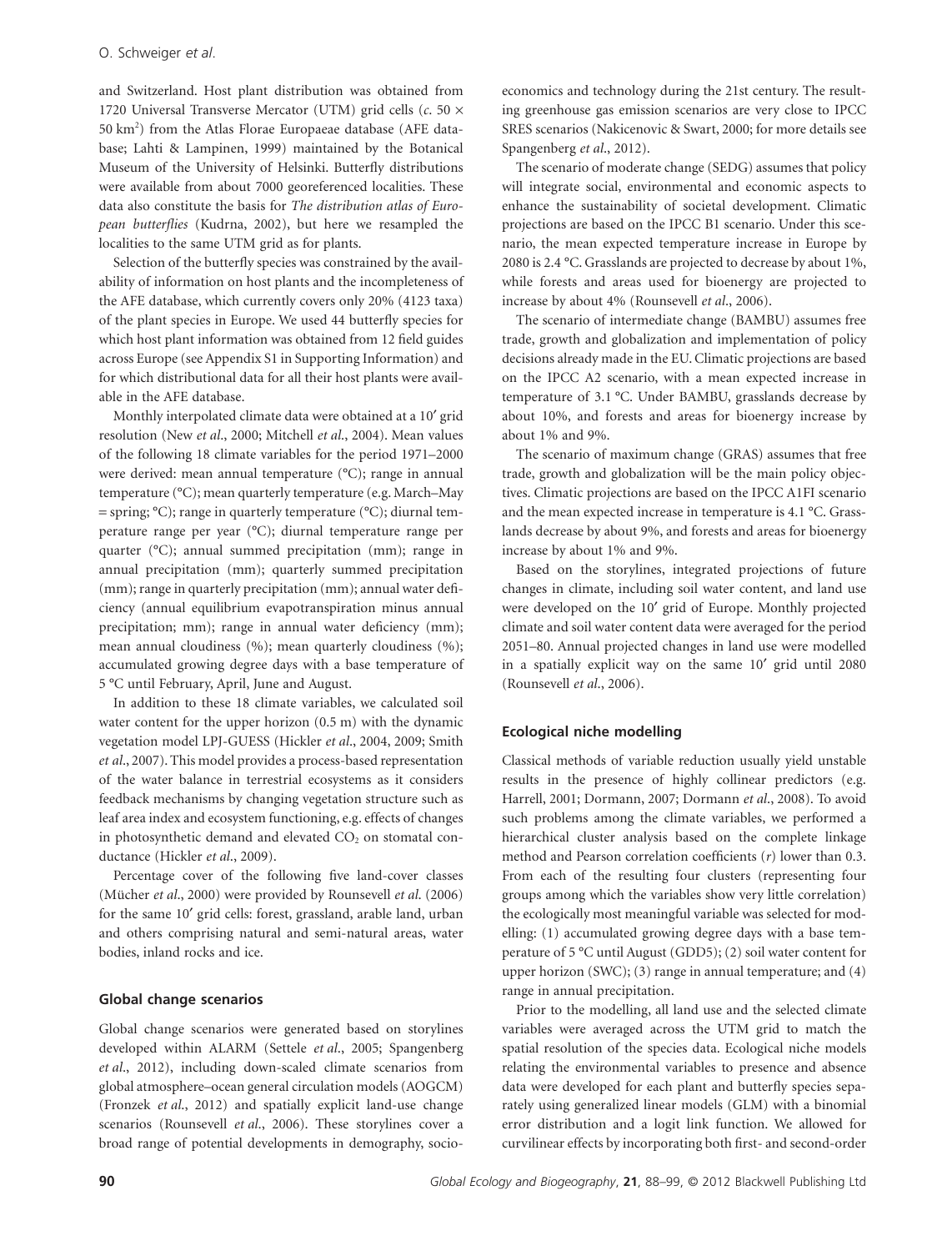terms. All terms were scaled to a mean of zero and standard deviation of one prior to the modelling. Models were checked for spatial autocorrelation with Moran's *I* correlograms of model residuals, but none was detected. The models were simplified by stepwise regression, while minimizing Akaike's information criterion (AIC).

Host plant models were developed across the whole study area. In contrast, we wanted the butterfly models to be independent of the distribution of the host plants. However, this aim may be hard to achieve if a species distribution model is developed across the whole study area, due to the possibility that species co-occurrence will be indirectly incorporated into the modelling (Davis *et al*., 1998; Heikkinen *et al*., 2007). In such cases, absences that are in fact a consequence of interacting species may be falsely attributed to the explanatory variables. Such falsely modelled relationships may introduce bias to future projections of the focal species, especially when responses of the focal species and interacting species differ (Schweiger *et al*., 2008). To avoid this, we included in the calibration of the butterfly models only those grid cells where at least one host plant species of the modelled butterfly is currently present. This approach is quite conservative, since it also disregards grid cells were the modelled butterfly is reported to be present but none of its host plants are. In cases like these it is hard to decide which data set might be wrong, i.e. whether the butterfly is falsely reported as present (for instance, quite dispersive species might be observed outside their breeding ranges), the host plant was not detected or the butterfly utilizes host plants which were not reported in the sources we used. To avoid calibrating our butterfly models with potentially wrong presence data, we decided to apply this conservative approach. However, the number of disregarded presence grid cells was generally small (median = 8.5) and model quality did not suffer (see Appendix S2). With this approach, we avoided a potentially false attribution of absences to climate and landuse conditions in areas outside the range of the host plants. Consequently, we were able to model the geographical representation of potential niche space inside and outside the current range of the host plants. These areas are identified only through suitable climate and land use and will be referred to as the 'host-plant-independent range'.

Models were calibrated on an 80% random sample of the initial data set, and model accuracy was evaluated on the remaining 20%. Agreements between observed presences and absences and projected distributions were evaluated by the area under the curve (AUC) of a receiver operating characteristic (ROC) plot (Fielding & Bell, 1997) and by the frequencies of falsely modelled absences (modelled as absent while actually being present; J. Hanspach *et al*., unpublished data). Thresholds for calculating presence–absence projections were obtained by a maximizing kappa approach (Manel *et al*., 2001). The AUC values were generally high for all models (range =  $0.78-0.99$ , median =  $0.92$  for plants, and range =  $0.61-0.99$ , median = 0.84 for butterflies), but occasionally high frequencies of falsely modelled absences indicated weak model performance for some butterfly species (for model coefficients, AUC values and false absence rate see Appendices S3 & S4). Therefore, we excluded eight species with a false absence rate higher than 50% from the subsequent analysis. This resulted in 36 species with corresponding information on 115 host plants (Table 1).

The models developed at the UTM grid were then downscaled to the 10′ grid for current and projected future environmental conditions according to the three ALARM scenarios. The overlaps of the host-plant-independent range of the butterflies with the aggregated niche spaces of their host plants indicate areas where climate conditions are suitable for both the butterfly and its host plants. We will refer to these areas as the 'host-plantconstrained range'. We also acknowledge that there are many additional potential obstacles to colonization, such as dispersal limitations or hostile habitats, due to which the species may not reach all the otherwise suitable areas.

# **Ecological characteristics of the butterflies**

The following ecological characteristics were obtained from modelled current (host-plant-independent) niche space: (1) present-day range size (number of occupied 10′ grid cells); four variables describing basic climatic niche characteristics of the butterfly species, including (ii) mean (niche position) and (iii) standard deviation (niche breadth) of GDD5, and (iv) mean and (v) standard deviation of SWC across the modelled niche space; and five variables describing basic trophic niche characteristics of the butterfly species, i.e. (vi) host range size (number of 10′ grid cells occupied by the host plants), and  $(vii)$ – $(x)$  the same four climatic niche characteristics of the host plants as used for the butterflies, i.e. mean and standard deviation of GDD5 and SWC (Table 1). For each butterfly species, trophic niche characteristics were calculated on the aggregated total area of all their host plants. In addition (xi) the number of host plants (trophic niche breadth) was extracted from the literature (Appendix S1).

Percentage changes in host-plant-independent range, calculated as (future projected niche space/present niche space -1)  $\times$  100, and modulating effects of host plants, calculated as the difference between changes in host plant-constrained range and host plant-independent range, were related to the ecological characteristics with linear mixed effects models where the three ALARM scenarios were considered as a random factor. High levels of collinearity (higher than 0.5) between mean GDD5 and mean SWC (butterflies, Pearson  $r = -0.86$ ; host plants, Pearson  $r = -0.85$ ) were detected. Hierarchical variation partitioning (Mac Nally, 2002) revealed that mean SWC of both butterflies and host plants explained less variance in changes of the host-plant-independent range than mean GDD5 and was thus not included in the initial models. All remaining variables were scaled to a mean of zero and standard deviation of one prior to the modelling. Models were simplified according to AIC and model comparisons based on a likelihood ratio test.

Percentage changes in host-plant-constrained range of the butterflies were then related to the remaining variables of both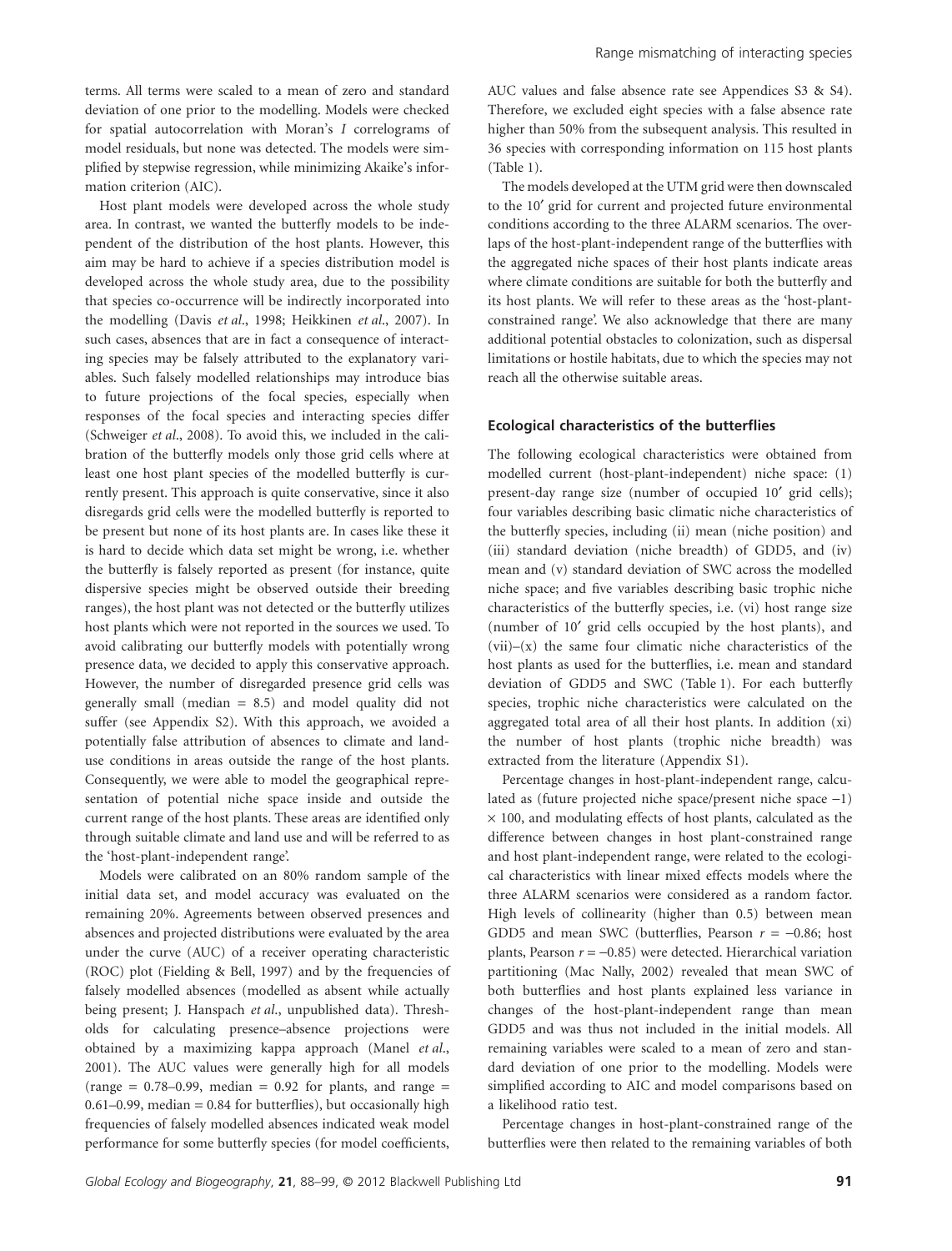|                         | Butterfly |          |            | Host plants      |            |                |          |                  |            |                  |            |
|-------------------------|-----------|----------|------------|------------------|------------|----------------|----------|------------------|------------|------------------|------------|
| Species                 | $\cal R$  | Position |            | <b>Breadth</b>   |            |                |          | Position         |            | <b>Breadth</b>   |            |
|                         |           | GDD5     | <b>SWC</b> | GDD <sub>5</sub> | <b>SWC</b> | H              | $\cal R$ | GDD <sub>5</sub> | <b>SWC</b> | GDD <sub>5</sub> | <b>SWC</b> |
| Anthocharis cardamines  | 14,035    | 1341     | 0.46       | 396              | 0.11       | 28             | 22,046   | 1393             | 0.47       | 635              | 0.14       |
| Anthocharis euphenoides | 3767      | 2048     | 0.38       | 620              | 0.09       | $\mathfrak{2}$ | 3843     | 1829             | 0.44       | 666              | 0.16       |
| Anthocharis gruneri     | 1951      | 1535     | 0.41       | 590              | 0.09       | $\mathbf{1}$   | 3210     | 1936             | 0.43       | 591              | 0.14       |
| Apatura ilia            | 4749      | 1633     | 0.41       | 256              | 0.1        | 7              | 20,900   | 1350             | 0.47       | 604              | 0.14       |
| Apatura iris            | 5669      | 1502     | 0.42       | 217              | 0.1        | 8              | 20,931   | 1343             | 0.48       | 595              | 0.14       |
| Euchloe crameri         | 2888      | 2164     | 0.37       | 583              | 0.09       | 7              | 16,047   | 1581             | 0.45       | 579              | 0.15       |
| Euchloe simplonia       | 371       | 580      | 0.68       | 354              | 0.16       | $\overline{2}$ | 4198     | 1634             | 0.47       | 513              | 0.15       |
| Euchloe tagis           | 915       | 2318     | 0.38       | 645              | 0.09       | $\overline{7}$ | 7870     | 1798             | 0.44       | 563              | 0.12       |
| Favonius quercus        | 4687      | 1513     | 0.41       | 269              | 0.08       | 10             | 15,269   | 1693             | 0.44       | 543              | 0.13       |
| Libythea celtis         | 8652      | 1527     | 0.43       | 480              | 0.15       | $\mathbf{1}$   | 2733     | 2320             | 0.43       | 488              | 0.12       |
| Limenitis populi        | 6167      | 1371     | 0.44       | 266              | 0.09       | $\overline{c}$ | 20,104   | 1312             | 0.48       | 576              | 0.14       |
| Lycaena alciphron       | 3447      | 1721     | 0.41       | 361              | 0.12       | $\overline{4}$ | 20,844   | 1332             | 0.48       | 590              | 0.14       |
| Lycaena candens         | 216       | 1847     | 0.31       | 257              | 0.06       | $\mathbf{1}$   | 19,958   | 1273             | 0.48       | 527              | 0.14       |
| Lycaena dispar          | 4023      | 1688     | 0.4        | 269              | 0.1        | 6              | 21,282   | 1441             | 0.46       | 629              | 0.13       |
| Lycaena hippothoe       | 9990      | 1156     | 0.47       | 376              | 0.12       | $\overline{4}$ | 21,806   | 1376             | 0.47       | 620              | 0.14       |
| Lycaena ottomana        | 497       | 2103     | 0.39       | 504              | 0.15       | $\mathbf{1}$   | 19,958   | 1273             | 0.48       | 527              | 0.14       |
| Lycaena phlaeas         | 12,595    | 1595     | 0.43       | 456              | 0.11       | 11             | 22,222   | 1403             | 0.47       | 646              | 0.14       |
| Lycaena tityrus         | 7691      | 1629     | 0.42       | 342              | 0.11       | 3              | 20,454   | 1306             | 0.48       | 563              | 0.14       |
| Lycaena virgaureae      | 9505      | 1291     | 0.43       | 341              | 0.1        | $\overline{4}$ | 21,753   | 1377             | 0.47       | 623              | 0.14       |
| Phengaris nausithous    | 1976      | 1416     | 0.41       | 225              | 0.08       | $\mathbf{1}$   | 9285     | 1527             | 0.44       | 314              | 0.12       |
| Phengaris teleius       | 2478      | 1612     | 0.4        | 247              | 0.12       | $\mathbf{1}$   | 9285     | 1527             | 0.44       | 314              | 0.12       |
| Nymphalis io            | 13,350    | 1511     | 0.44       | 333              | 0.12       | $\mathbf{1}$   | 19,423   | 1291             | 0.49       | 543              | 0.13       |
| Parnassius apollo       | 2781      | 1359     | 0.5        | 506              | 0.17       | 9              | 16,026   | 1358             | 0.49       | 605              | 0.14       |
| Parnassius mnemosyne    | 2697      | 1560     | 0.46       | 616              | 0.15       | $\overline{4}$ | 11,847   | 1349             | 0.46       | 478              | 0.14       |
| Parnassius phoebus      | 464       | 832      | 0.63       | 306              | 0.14       | $\overline{2}$ | 4434     | 743              | 0.65       | 373              | 0.12       |
| Pieris bryoniae         | 8557      | 898      | 0.57       | 387              | 0.13       | $\overline{4}$ | 3230     | 1442             | 0.52       | 485              | 0.13       |
| Pieris callidice        | 547       | 875      | 0.61       | 368              | 0.15       | 5              | 5734     | 956              | 0.6        | 548              | 0.13       |
| Pieris krueperi         | 463       | 2419     | 0.33       | 365              | 0.03       | $\mathbf{1}$   | 3057     | 1923             | 0.37       | 501              | 0.09       |
| Pyrgus cacaliae         | 349       | 736      | 0.74       | 402              | 0.1        | 3              | 19,208   | 1229             | 0.49       | 483              | 0.13       |
| Pyrgus carlinae         | 179       | 820      | 0.57       | 320              | 0.09       | 3              | 14,746   | 1646             | 0.43       | 474              | 0.12       |
| Pyrgus sidae            | 862       | 2323     | 0.41       | 653              | 0.16       | $\overline{c}$ | 8490     | 1639             | 0.41       | 363              | 0.1        |
| Satyrium ilicis         | 7710      | 1785     | 0.41       | 339              | 0.1        | $\overline{7}$ | 15,001   | 1690             | 0.44       | 545              | 0.13       |
| Vanessa atalanta        | 14,618    | 1467     | 0.44       | 458              | 0.12       | $\overline{4}$ | 19,739   | 1297             | 0.48       | 545              | 0.14       |
| Zegris eupheme          | 1174      | 2202     | 0.29       | 472              | 0.05       | $\mathfrak{2}$ | 8198     | 1947             | 0.4        | 528              | 0.1        |
| Zerynthia polyxena      | 2095      | 2171     | 0.42       | 502              | 0.14       | $\overline{4}$ | 6750     | 1952             | 0.41       | 459              | 0.09       |
| Zerynthia rumina        | 2116      | 2292     | 0.36       | 613              | 0.08       | 5              | 7234     | 2017             | 0.41       | 496              | 0.1        |

Table 1 Ecological characteristics of 36 analysed butterfly species and their host plants based on modelled current potential distribution, except for the number of host plants, which was based on the literature (Appendix S1).

*R*, range size (number of occupied 10′ grid cells); Position, climatic niche position according to accumulated growing degree days until August (GDD5) and soil water content (SWC) averaged over modelled occupied grid cells; Breadth, climatic niche breadth measured as standard deviation of GDD5 and SWC; *H*, number of host plants. Characteristics of host plants were calculated for an aggregated modelled host plant distribution, except for the number of host plants, which was based on the literature (Appendix S1).

minimally adequate models, i.e. to both relevant climatic and trophic niche characteristics. Independent effect sizes of the remaining variables were investigated by hierarchical variation partitioning separately for the three ALARM scenarios.

All calculations were performed in the statistical environment R v.2.5.1 (R Development Core Team, 2007) using the libraries Hmisc (Harrell, 2009), nlme (Pinheiro *et al*., 2009) and hier.part (Walsh & Mac Nally, 2005).

# **RESULTS**

# **Determinants of current distribution: climate and land use versus host plants**

Comparative analyses of host plant distribution, host-plantindependent range and constrained range, respectively, indicated that most butterflies are currently predominantly limited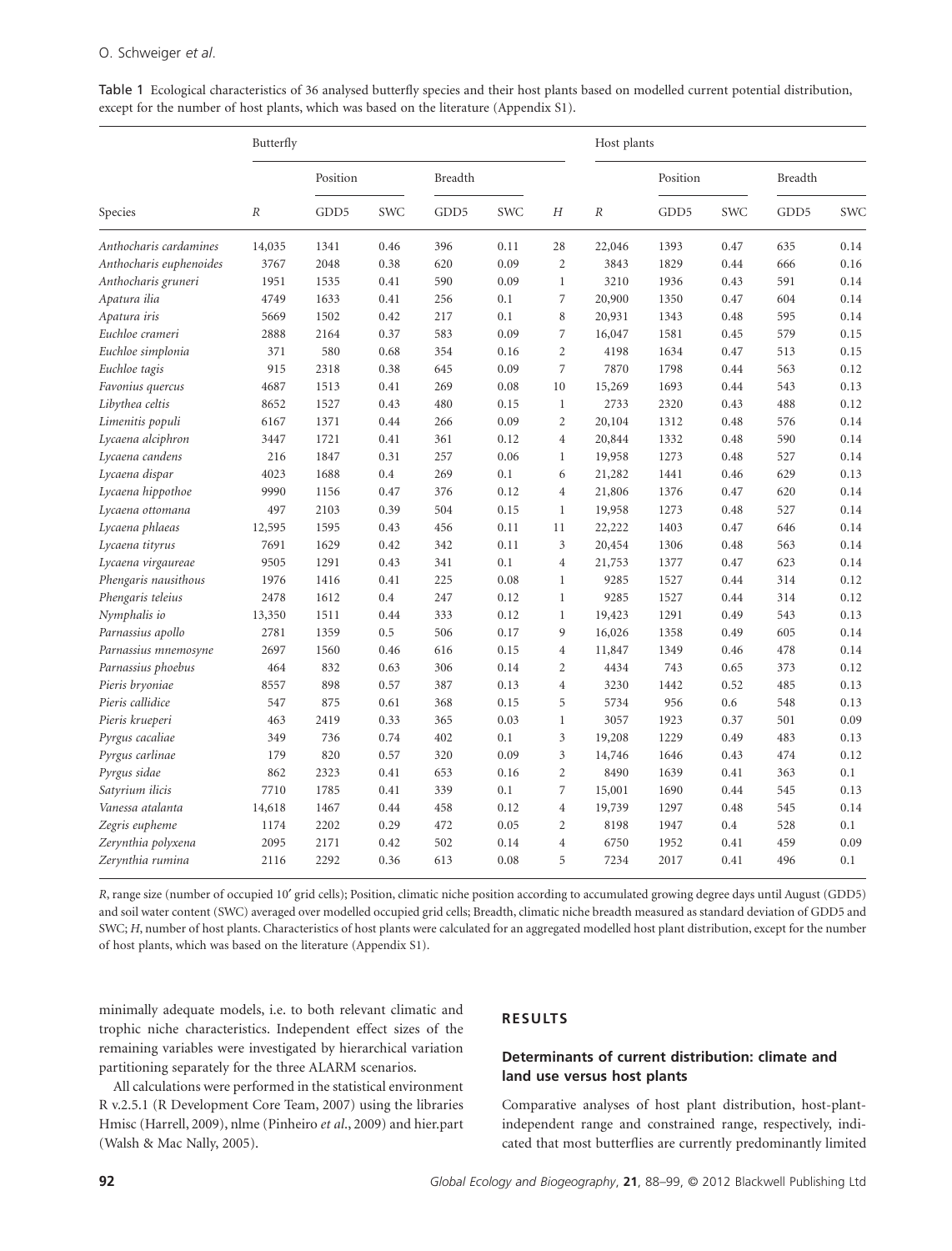

Figure 1 Utilization of the potential range of 36 butterfly species for current conditions and three global change scenarios (SEDG, BAMBU, GRAS) in Europe. (a) Utilization of modelled host-plant-independent range (percentage overlap of modelled hostplant-independent and constrained ranges). (b) Utilization of host plant range (percentage overlap of aggregated modelled host plant distribution and host-plant-constrained ranges). Open circles and thin lines, single species; filled circles and bold lines, median. Note that lines are not meant as transient changes but are drawn for a better visualization of differences among present conditions and future scenarios for each single species.

by climate and land use and less by the distribution of their host plants. Most modelled ranges of butterfly species largely occupy the whole of their host-plant-independent range (median = 92.7%), i.e. only few species showed large areas of host-plantindependent range outside the distribution of their host plants (Fig. 1a). Furthermore, the majority of butterfly species made incomplete use of the aggregated distributional range of their host plants (median = 20.7%), i.e. there were large areas outside the host-plant-independent range where at least host plant presence would allow occurrence of the butterflies (Fig. 1b). Nevertheless, not all species used 100% of their host-plantindependent range, and the impact of host-plant limitations varied considerably across species (Fig. 1). The impact of limitation by the hosts increased when their range sizes decreased  $(P < 0.001, R<sup>2</sup> = 0.57;$  Appendix S5), while the relationship with the number of host plants (trophic breadth) was weaker, though statistically significant ( $P = 0.014$ ,  $R^2 = 0.16$ ). Moreover, this relationship showed a more triangular pattern with generalist species being less constrained by their host plants and specialist species being occasionally very limited by their hosts (Appendix S6).

Range limitations due to climate and host plants are projected to increase consistently across the three global change scenarios. The study species were projected to use less of their host-plantindependent range (median for  $SEDG = 88.6\%$ , median for  $BAMBU = 90.6\%$ , median for  $GRAS = 85.4\%$ ; Wilcoxon signed rank test all  $P < 0.001$ ; Fig. 1a), and an increasing number of them were also projected to make incomplete use of the space provided by their host plants (median for SEDG = 14.3%, median for BAMBU =  $13.3\%$ , median for GRAS =  $11.5\%$ ; Wilcoxon signed rank test all  $P < 0.024$ ; Fig. 1b).

# **Future changes in host-plant-independent range and host-plant-constrained range**

Between 64% and 72% of the butterfly species, depending on the global change scenario, were projected to show a loss of host-plant-independent range (median ranges from -17.8% to -45.0%; Table 2). Projected maximum losses of host-plantindependent range varied between 93% and 99%, while maximum gains varied between 249% and 384% (Table 2; Fig. 2). Both largest losses and largest gains were projected for the maximum change scenario GRAS.

Changes in host-plant-constrained range largely reflected the changes in host-plant-independent range (Fig. 2). However, there were several examples where increased mismatching of host-plant-independent range and projected distribution of the host plants resulted in restricted host-plant-constrained range. Yet, changes in the latter (median ranges from -25.4% to -54.5%) were generally more forceful than the changes in hostplant-independent range (Table 2; Fig. 2). As an example, the host-plant-independent ranges of *Pieris bryoniae* (6–13% increase) and *Anthocharis euphenoides* (1–23% increase) were projected to change only marginally, but their host-plantconstrained ranges were projected to diminish up to 67% and 81%, respectively (Table 2; see maps in Appendix S7). Also, species which seemed to profit notably from global change by increased host-plant-independent range, such as *Anthocharis gruneri* (221–334% increase) or *Pyrgus sidae* (122–231% increase), were projected to increase their host-plantconstrained range much less (37–53% and 19–57%, respectively; Table 2; Appendix S7). Most worrying were cases in which the effects of shrinking climatically suitable areas are projected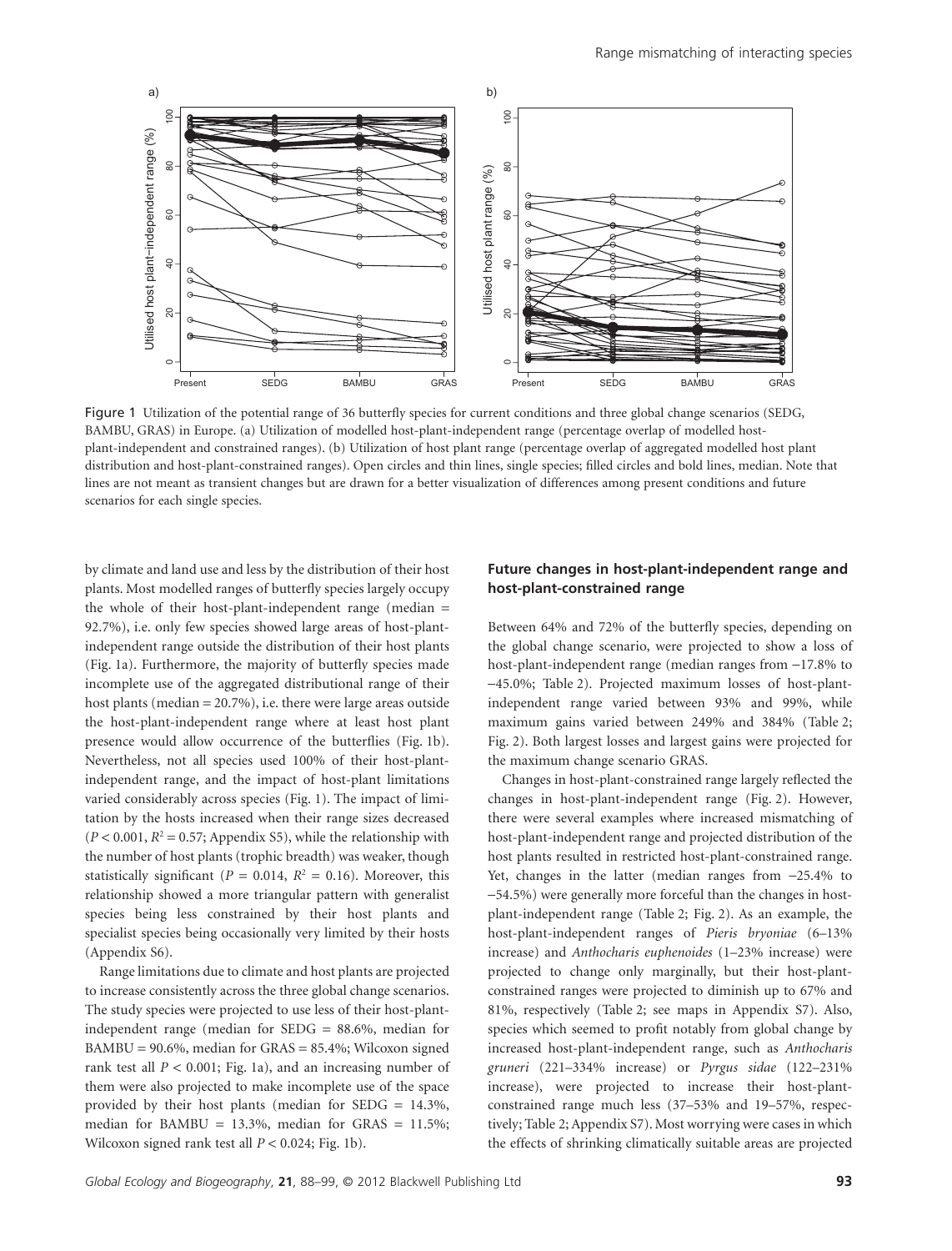|                         | <b>SEDG</b> |         | <b>BAMBU</b> |         | GRAS    |         |  |
|-------------------------|-------------|---------|--------------|---------|---------|---------|--|
| Species                 | Ind         | Con     | Ind          | Con     | Ind     | Con     |  |
| Anthocharis cardamines  | $-19.4$     | $-19.6$ | $-29.7$      | $-30.0$ | $-37.2$ | $-37.5$ |  |
| Anthocharis euphenoides | 22.8        | $-58.6$ | 17.2         | $-67.8$ | 0.8     | $-80.0$ |  |
| Anthocharis gruneri     | 221.2       | 53.3    | 263.4        | 37.2    | 334.4   | 40.2    |  |
| Apatura ilia            | $-57.6$     | $-57.8$ | $-61.1$      | $-61.1$ | $-62.7$ | $-62.8$ |  |
| Apatura iris            | $-63.2$     | $-63.2$ | $-72.3$      | $-72.3$ | $-84.0$ | $-84.0$ |  |
| Euchloe crameri         | $-57.4$     | $-66.4$ | $-65.6$      | $-76.5$ | $-69.8$ | $-84.6$ |  |
| Euchloe simplonia       | $-11.6$     | $-31.4$ | 6.7          | $-41.2$ | $-50.1$ | $-87.3$ |  |
| Euchloe tagis           | $-20.4$     | $-50.0$ | $-35.7$      | $-67.4$ | $-48.3$ | $-74.2$ |  |
| Favonius quercus        | $-25.2$     | $-25.9$ | $-46.5$      | $-46.2$ | $-60.0$ | $-59.9$ |  |
| Libythea celtis         | 53.0        | 9.3     | 41.0         | 15.6    | 51.6    | 49.1    |  |
| Limenitis populi        | 3.7         | 3.6     | 10.0         | 10.2    | $-12.6$ | $-12.0$ |  |
| Lycaena alciphron       | $-17.7$     | $-20.0$ | $-43.2$      | $-45.1$ | $-34.2$ | $-37.8$ |  |
| Lycaena candens         | 68.1        | 37.8    | $-18.1$      | $-29.1$ | 6.0     | $-30.6$ |  |
| Lycaena dispar          | 33.6        | 26.6    | 95.5         | 88.4    | 92.3    | 62.4    |  |
| Lycaena hippothoe       | $-17.9$     | $-17.9$ | $-33.1$      | $-33.1$ | $-45.2$ | $-45.1$ |  |
| Lycaena ottomana        | 196.0       | 201.5   | 170.0        | 155.0   | 260.6   | 246.1   |  |
| Lycaena phlaeas         | $-24.4$     | $-24.8$ | $-40.0$      | $-40.4$ | $-48.5$ | $-49.5$ |  |
| Lycaena tityrus         | $-45.6$     | $-46.1$ | $-52.8$      | $-53.2$ | $-58.9$ | $-59.5$ |  |
| Lycaena virgaureae      | 1.3         | 1.1     | $-26.0$      | $-26.0$ | $-44.7$ | $-44.8$ |  |
| Phengaris nausithous    | $-93.1$     | $-92.8$ | $-97.3$      | $-97.2$ | $-99.1$ | $-99.1$ |  |
| Phengaris teleius       | $-77.9$     | $-77.4$ | $-80.5$      | $-80.2$ | $-88.6$ | $-88.6$ |  |
| Nymphalis io            | $-1.6$      | $-9.2$  | $-8.7$       | $-14.6$ | $-18.4$ | $-21.8$ |  |
| Parnassius apollo       | $-38.4$     | $-39.6$ | $-51.5$      | $-52.7$ | $-68.7$ | $-70.9$ |  |
| Parnassius mnemosyne    | $-6.7$      | $-21.2$ | $-19.3$      | $-29.3$ | $-9.9$  | $-34.4$ |  |
| Parnassius phoebus      | $-84.3$     | $-83.2$ | $-91.2$      | $-90.5$ | $-99.4$ | $-99.3$ |  |
| Pieris bryoniae         | 7.9         | $-45.5$ | 5.5          | $-49.5$ | 12.8    | $-65.8$ |  |
| Pieris callidice        | $-87.2$     | $-87.3$ | $-91.6$      | $-90.9$ | $-97.8$ | $-98.0$ |  |
| Pieris krueperi         | 63.7        | 62.0    | $-5.6$       | $-10.1$ | 14.0    | 16.0    |  |
| Pyrgus cacaliae         | $-57.9$     | $-60.5$ | $-64.5$      | $-67.9$ | $-89.1$ | $-91.7$ |  |
| Pyrgus carlinae         | $-46.4$     | $-45.2$ | $-45.3$      | $-41.9$ | $-68.2$ | $-64.5$ |  |
| Pyrgus sidae            | 127.5       | 57.1    | 121.5        | 19.9    | 230.5   | 56.1    |  |
| Satyrium ilicis         | 1.3         | $-7.2$  | $-6.5$       | $-12.2$ | $-20.5$ | $-27.4$ |  |
| Vanessa atalanta        | $-12.7$     | $-17.4$ | $-30.6$      | $-34.0$ | $-43.4$ | $-47.0$ |  |
| Zegris eupheme          | $-55.3$     | $-59.9$ | $-65.2$      | $-71.2$ | $-84.0$ | $-87.4$ |  |
| Zerynthia polyxena      | 249.2       | 182.7   | 299.1        | 266.0   | 383.6   | 339.4   |  |
| Zerynthia rumina        | $-52.8$     | $-56.5$ | $-59.9$      | $-63.1$ | $-66.3$ | $-69.1$ |  |
| Median                  | $-17.8$     | $-25.4$ | $-31.9$      | $-41.6$ | $-45.0$ | $-54.5$ |  |

Table 2 Percentage changes in host-plant-independent range (i.e. independent of the distribution of host plants; Ind) and host-plant-constrained range (i.e. constrained by the occurrence of host plants; Con) of 36 butterfly species for three future global change scenarios SEDG, BAMBU and GRAS for 2080 relative to the modelled number of currently occupied 10′ grid cells.

to be further amplified by increasing mismatches with the host plants (e.g. *Euchloe tagis*; see Table 2; Appendix S7).

# **Ecological characteristics**

Percentage changes in the host-plant-independent range of the butterflies were predominantly affected by climatic niche characteristics and were less severe in species with high levels of mean accumulated growing degree days (GDD5), standard deviation of soil water content (SWC) and GDD5 of the host plants (Table 3). Modulating effects of host plants, i.e. deviations from changes in host-plant-independent range (Fig. 2), were largely affected by trophic niche characteristics of the butterflies; and negative effects of mismatching decreased with increasing range of the host plants but also increased with standard deviation of SWC of the host plants (Table 3). Both patterns were reflected by factors influencing changes in the host-plantconstrained range (Table 3). In summary, butterfly species that can cope with high values of GDD5 (i.e. inhabit warm areas in Europe), can utilize a broad range of SWC, and whose host plants cover a large range are projected to suffer less from, or even profit from, global change.

While the direction of the effects of species characteristics on changes in the host-plant-constrained range was consistent across all three global change scenarios, their importance differed (Fig. 3). Butterfly climatic niche position, according to GDD5, and niche breadth, according to SWC, dominated the response of species to global change under all three scenarios. However, the impact of trophic niche characteristics (plant niche position and breadth) increased slightly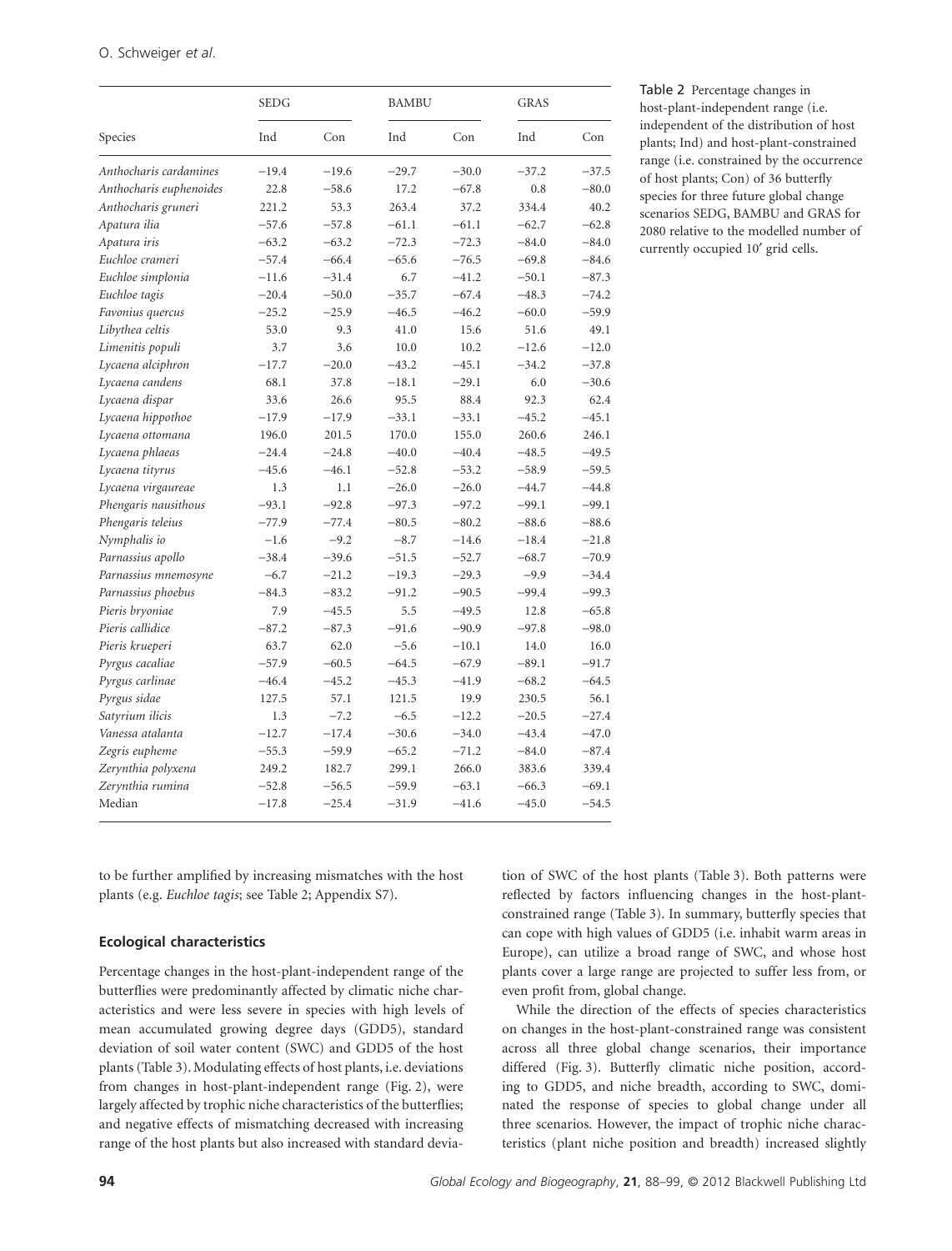with the severity of the scenario. Furthermore, the dominating role of climatic niche position of the butterflies under the moderate change scenario SEDG shifted to climatic niche breadth under the increasingly severe scenarios BAMBU and GRAS (Fig. 3).

# **DISCUSSION**

## **Current range margins**

The question of which factors determine species range margins is a key topic in ecology and conservation (Brown *et al*., 1996), but the underlying mechanisms remain subjects of debate (Davis *et al*., 1998; Pearson & Dawson, 2003). The prevailing view is that climate limits distributions at cool, higher-latitude range margins, while warm, lower-latitude margins are determined by biotic interactions (Brown *et al*., 1996). However, such patterns of more or less equal effects of climate and biotic interactions, when considering effects of host plants, are not supported by our results. In fact, climate and land use seem to be the most important factors for the majority of the studied European butterfly species, while many of them are largely unconstrained by the distribution of their host plants and make incomplete use of the space provided by their hosts. It is possible that other biotic interactions such as predation, competition, parasitism or isolation effects due to scarcity of the host plants or suitable microclimates at range margins may contribute to these patterns. However, earlier studies support the viewpoint that climate and land use are probably the major driving factors for butterfly distributions (Quinn *et al*., 1998; Merrill *et al*., 2008).



Figure 2 Changes in host-plant-independent and constrained range, respectively, of 36 modelled butterfly species projected for the three global change scenarios SEDG, BAMBU, GRAS.



Figure 3 Importance of climatic and trophic niche characteristics for the response of the host-plant-constrained range of 36 modelled butterfly species to three global change scenarios in Europe. Independent effects were obtained by hierarchical variation partitioning and indicate the independent fraction of total explained variation.

Table 3 Model coefficients of three final linear mixed effects models relating percentage changes in host-plant-independent range, modulating effects of host plants, and percentage changes in host-plant-constrained range of 36 modelled butterfly species to their range size, climatic and trophic niche characteristics. The *P*-value of all coefficients is < 0.024. Cells in grey indicate variables that were excluded from the actual model selection process.

|                              | Butterfly |   |                  |            |         | Host plants |   |              |                  |            |                  |            |
|------------------------------|-----------|---|------------------|------------|---------|-------------|---|--------------|------------------|------------|------------------|------------|
|                              |           |   | Position         |            | Breadth |             |   |              | Position         |            | Breadth          |            |
| Response                     | Int       | R | GDD <sub>5</sub> | <b>SWC</b> | GDD5    | <b>SWC</b>  | Н | $\mathbb{R}$ | GDD <sub>5</sub> | <b>SWC</b> | GDD <sub>5</sub> | <b>SWC</b> |
| Host-plant-independent range | $-2.4$    |   | 32.2             |            |         | 37.7        |   |              | 28.9             |            |                  |            |
| Host plant effect            | $-20.3$   |   |                  |            |         | $-14.7$     |   | 19.6         |                  |            |                  | $-11.7$    |
| Host-plant-constrained range | $-22.8$   |   | 23.7             |            |         | 34.1        |   | 22.7         | 19.6             |            |                  | $-18.9$    |

Int, intercept; *R*, range size (number of occupied 10′ grid cells); Position, climatic niche position according to accumulated growing degree days until August (GDD5) and soil water content (SWC) averaged over modelled occupied grid cells; Breadth, climatic niche breadth measured as standard deviation of GDD5 and SWC; *H*, number of host plants. Characteristics for host plants were calculated for aggregated modelled host plant distribution, except for the number of host plants, which was based on the literature (Appendix S1).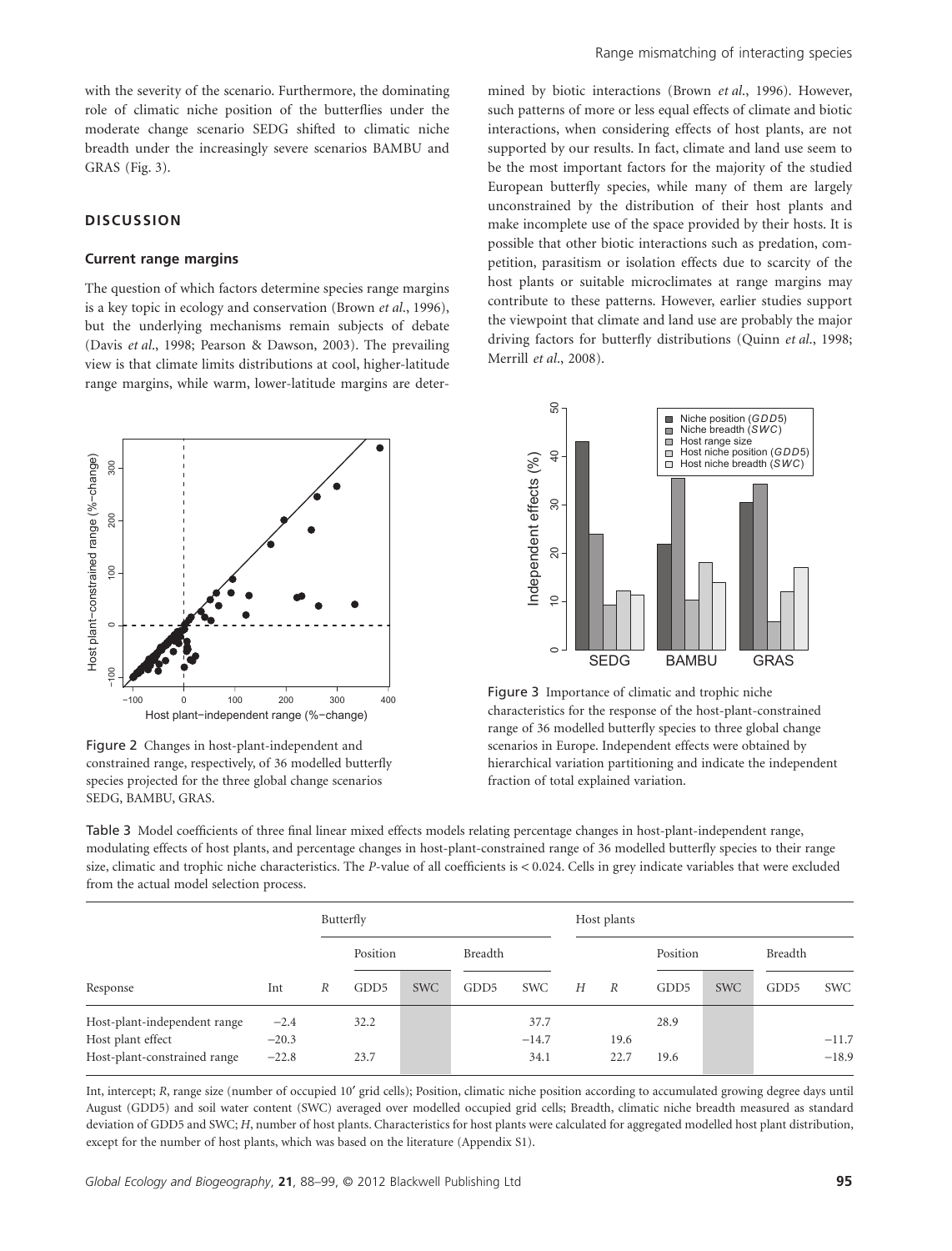On the other hand, our findings suggest that there is a gradient in Europe in the relative effects of climate and host plant distribution, ranging from being largely climate controlled to being predominantly controlled by the host plants. These findings are in accordance with nationwide studies of butterflies in Britain, which report that a minority of butterfly species can be strongly constrained by their hosts (Dennis & Shreeve, 1991; Quinn *et al*., 1998; Hardy *et al*., 2007). The gradient of relative importance of climate and host plant limitation is best explained by the aggregated range size of the hosts, while host plant specialization is not necessarily a drawback. It is commonly argued that dietary specialists are generally vulnerable to global change (Kotiaho *et al*., 2005), but our results suggest that, at broad macroecological scales, this applies only for specialization on species with restricted ranges.

#### **Future changes**

In the many cases where butterfly species are not greatly constrained by the distribution of their host plants, projected changes of host-plant-independent and constrained ranges, respectively, were similar. Hence, increasing mismatches with their hosts as a consequence of future global change is not a major problem for these species. If their dispersal abilities are sufficient, then at least the presence of the host plants will allow the colonization of suitable new areas, while there is little danger that range shifts of the hosts will affect the remaining originally inhabited areas. In cases like these, having smaller distributional ranges than the hosts may act as a buffer against potential additional threats of global change via disrupted co-occurrence of butterflies and their hosts.

When butterflies are increasingly limited by their hosts, their future range is projected to suffer from increasing mismatch with their hosts. While both better and poorer matching is possible, our results showed no better matching for a single species. Thus, unless these species were capable of rapid evolutionary shifts to alternative hosts (Thomas *et al*., 2001; Parmesan, 2006; Schweiger *et al*., 2010), increasing mismatches with their hosts will mean severe additional threats to their future survival.

## **Ecological characteristics**

An important challenge in ecology is to identify ecological species characteristics that are related to declines and extinctions and can thus contribute to the mechanistic understanding of the impacts of global change. Our study reveals some general patterns in these relationships. Projected changes in the host-plant-constrained range of the European butterflies are affected by a combination of both climatic niche characteristics that determine the response of the host-plant-independent range and trophic niche characteristics that determine the impact of the host plants. The projected changes in the hostplant-independent range are mainly related to climatic niche position and breadth, i.e. southern European species and species that are tolerant to a wide range of moisture conditions will suffer less or even profit under global change. These results were anticipated (Brown, 1995) and match findings of earlier studies on plants (Thuiller *et al*., 2004) and birds (Jiguet *et al*., 2006). On the other hand, the impact of the host plants was mainly evident via the variation in their range sizes, i.e. butterflies that utilize plants with restricted ranges are projected to suffer most.

Interestingly, both range size and trophic breadth of the butterflies appeared as non-significant factors. Species with restricted ranges are usually thought to face higher risks of extinction (Thomas *et al*., 2004; Parmesan, 2006), but our results suggest climatic niche position and breadth as the most relevant factors. However, because of constraints in the available data and the chosen modelling approach, our modelled species did not comprise very rare species with highly restricted ranges which might actually be quite vulnerable to global change (Parmesan, 2006). In addition, our results only refer to projected changes in overall range size assuming full dispersal ability. In fact, most of the range-restricted species will lose large amounts of their current distribution (see also Settele *et al*., 2008, and Heikkinen *et al*., 2010), while constraints by assumed poor dispersal abilities, weak competition and small local populations (Gaston, 1994; Kotiaho *et al*., 2005) may reduce their ability to colonize new, otherwise suitable areas.

Dietary specialists are also considered to be particularly threatened by global change (Kotiaho *et al*., 2005; Schweiger *et al*., 2010; but see Pöyry *et al*., 2009). However, our analysis identified range size of the host plants as a major factor instead. Nevertheless, projected presence of the host plants is not the only factor that would affect the performance and occurrence of particular butterfly species. Even when a butterfly and its hosts are projected to co-occur at larger scales, several mechanisms might impede co-occurrence at the local scale. For instance, temporal mismatches due to asymmetric shifts in phenology (for a review see Parmesan, 2006), or changes in the spatial distribution, quantity and quality of the food plants may affect local population performance of the butterfly species (Schweiger *et al*., 2010). Such effects are likely to accumulate in dietary specialists while generalists may suffer less due to their broader niche and the ability to shift between alternative resources. Taking this into consideration, dietary specialists in general and those that utilize plants with restricted ranges in particular can be considered as particularly threatened by global change.

#### **Differences among global change scenarios**

Coreau *et al*. (2009) argue that in addition to improving decision-making in policy and conservation, a combination of scenarios with predictive modelling can be a useful heuristic tool for ecology itself as it has the potential to provide new concepts, methods and knowledge. Our integrated scenario approach enabled us to investigate effects of changes in climate and land use which are based on coherent socio-economic storylines. This approach resulted in simple inferences about future changes based on basic ecological species characteristics.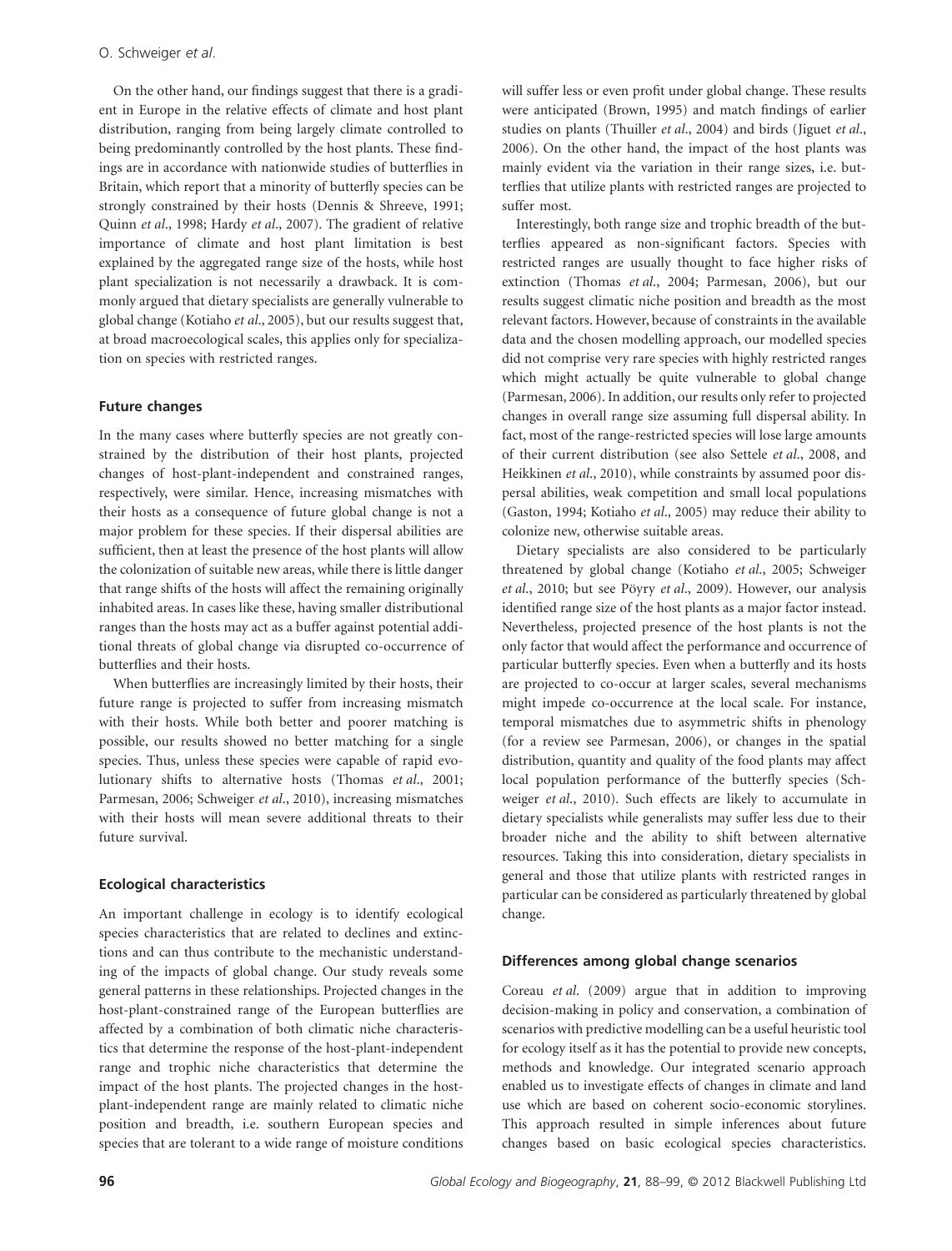Further, it showed that the importance of these characteristics differs among the global change scenarios; we observed a shift in the importance of climatic niche position to climatic niche breadth and an increasing impact of interacting species with increasing severity of the scenario. This suggests that the composition of novel communities due to global change (Schweiger *et al*., 2010) will depend greatly on the way in which we create our future.

# **CONCLUSIONS**

The studied trophic interactions are rather simple, where one species entirely depends on one or several others, but in principle the mechanism of mismatching between interacting species under climate change can be expanded to other interand intra-trophic interactions such as mutualism, competition, predation or parasitism. The projected changes in cooccurrence of interacting species will depend on future political and socio-economic development and will be determined by basic ecological characteristics of the species. Basic ecological knowledge of species assemblages can then be utilized to project the future fate and potential risk of extinction of species. Unfortunately, even the basic ecology of species is not readily available for most taxa, butterflies being a fortunate exception in many respects. We conclude that information about simple ecological species characteristics should be improved, and can then be utilized as powerful indicators of species reactions to global change. Further, a better understanding of the consequences of changing biotic interactions will enhance our abilities to assess and counteract potential negative effects on the functioning of ecosystems and their ability to provide ecosystem services (Potts *et al*., 2010; Schweiger *et al*., 2010).

# **ACKNOWLEDGEMENTS**

We thank the Secretariat of the Committee for Mapping the Flora of Europe at Helsinki for providing distribution data of the European flora, Joachim H. Spangenberg, Ines Omann, Andrea Stocker and Jill Jäger for providing socio-economic storylines, Stefan Fronzek, Timothy R. Carter and Kirsti Jylhä for providing future climate scenarios, Isabelle Reginster and Mark Rounsevell for providing land-use scenarios. We acknowledge the support of European Commission Framework Programme (FP) 6 via the Integrated Projects ALARM (GOCE-CT-2003- 506675; Settele *et al*., 2005) and ECOCHANGE (no. 036866), the scientific support to policy project MACIS (no. 044399; Kühn *et al*., 2008) and FP 7 via the Integrated Project SCALES (grant 226,852; Henle *et al.*, 2010) and the Collaborative Project STEP (grant 244090–STEP–CP–FP; Potts *et al.*, 2011).

# **REFERENCES**

Araújo, M.B. & Luoto, M. (2007) The importance of biotic interactions for modelling species distributions under climate change. *Global Ecology and Biogeography*, **16**, 743–753.

- Berry, P.M., Dawson, T.P., Harrison, P.A. & Pearson, R.G. (2002) Modelling potential impacts of climate change on the bioclimatic envelope of species in Britain and Ireland. *Global Ecology and Biogeography*, **11**, 453–462.
- Brown, J.H. (1995) *Macroecology*. University of Chicago Press, Chicago.
- Brown, J.H., Stevens, G.C. & Kaufman, D.M. (1996) The geographic range: size, shape, boundaries, and internal structure. *Annual Review of Ecology and Systematics*, **27**, 597–623.
- Coreau, A., Pinay, G., Thompson, J.D., Cheptou, P.O. & Mermet, L. (2009) The rise of research on futures in ecology: rebalancing scenarios and predictions. *Ecology Letters*, **12**, 1277–1286.
- Davis, A.J., Jenkinson, L.S., Lawton, J.H., Shorrocks, B. & Wood, S. (1998) Making mistakes when predicting shifts in species range in response to global warming. *Nature*, **391**, 783–786.
- Dennis, R.L.H. & Shreeve, T.G. (1991) Climatic-change and the British butterfly fauna – opportunities and constraints. *Biological Conservation*, **55**, 1–16.
- Dormann, C.F. (2007) Promising the future? Global change projections of species distributions. *Basic and Applied Ecology*, **8**, 387–397.
- Dormann, C.F., Schweiger, O., Arens, P. *et al*. (2008) Prediction uncertainty of environmental change effects on temperate European biodiversity. *Ecology Letters*, **11**, 235–244.
- Fielding, A.H. & Bell, J.F. (1997) A review of methods for the assessment of prediction errors in conservation presence/ absence models. *Environmental Conservation*, **24**, 38–49.
- Fronzek, S., Carter, T.R. & Jylhä, K. (2012) Representing two centuries of past and future climate for assessing risks to biodiversity in Europe. *Global Ecology and Biogeography*, **21**, 19–35 (this issue).
- Gaston, K.J. (1994) *Rarity*. Chapman and Hall, London.
- Hardy, P.B., Sparks, T.H., Isaac, N.J.B. & Dennis, R.L.H. (2007) Specialism for larval and adult consumer resources among British butterflies: implications for conservation. *Biological Conservation*, **138**, 440–452.
- Harrell, F.E. Jr (2001) *Regression modeling strategies: with applications to linear models, logistic regression, and survival analysis*. Springer, New York.
- Harrell, F.E. Jr (2009) Hmisc: Harrell miscellaneous. R package version 3.7-0. Available at: http://www.r-project.org (accessed 12 December 2009).
- Heikkinen, R.K., Luoto, M., Araújo, M.B., Virkkala, R., Thuiller, W. & Sykes, M.T. (2006) Methods and uncertainties in bioclimatic envelope modelling under climate change. *Progress in Physical Geography*, **30**, 751–777.
- Heikkinen, R.K., Luoto, M., Virkkala, R., Pearson, R.G. & Korber, J.H. (2007) Biotic interactions improve prediction of boreal bird distributions at macro-scales. *Global Ecology and Biogeography*, **16**, 754–763.
- Heikkinen, R.K., Luoto, M., Leikola, N., Pöyry, J., Settele, J., Kudrna, O., Marmion, M., Fronzek, S. & Thuiller, W. (2010) Assessing the vulnerability of European butterflies to climate change using multiple criteria. *Biodiversity and Conservation*, **19**, 695–723.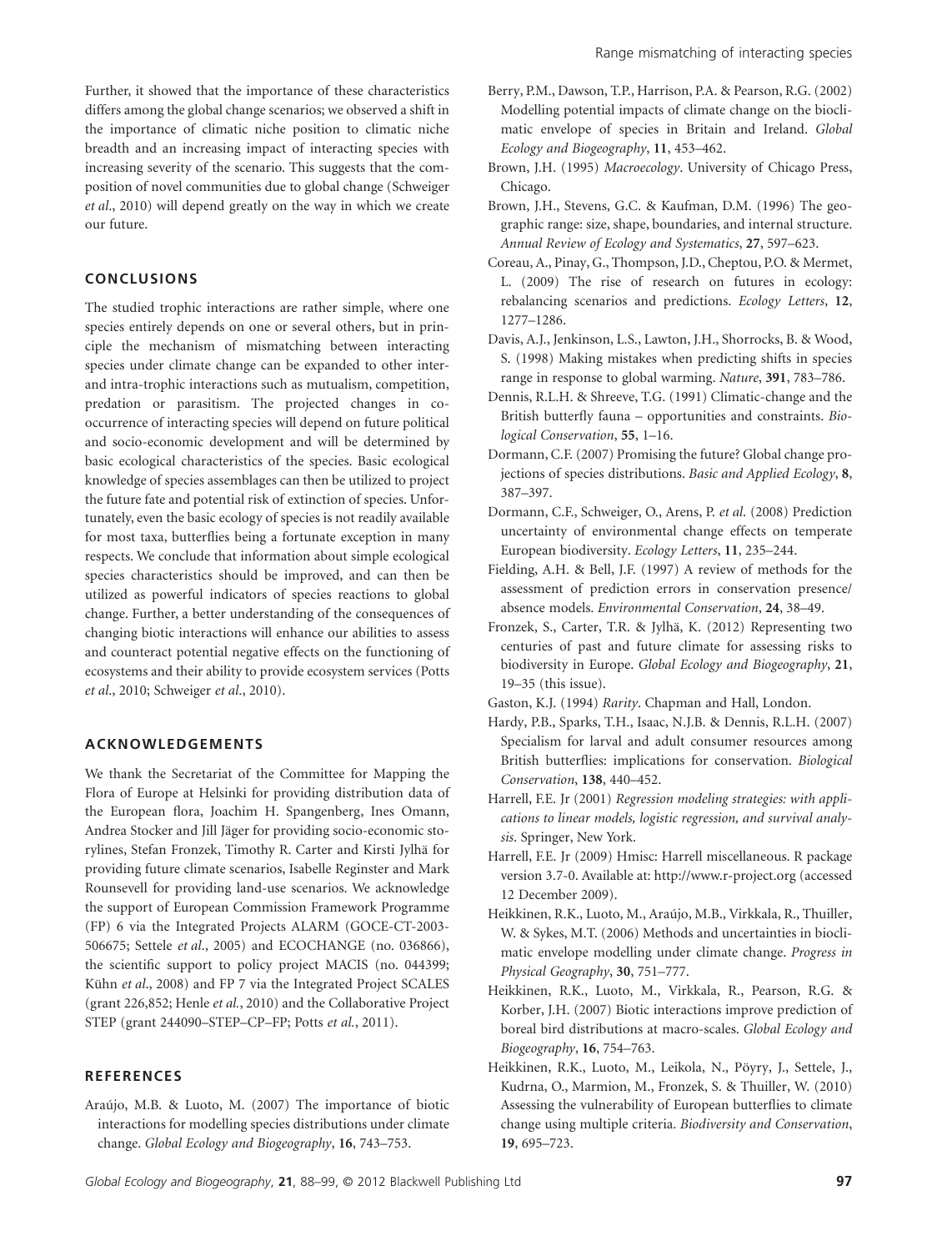O. Schweiger *et al*.

- Henle, K., Kunin, W., Schweiger, O. *et al*. (2010) Securing the conservation of biodiversity across administrative levels and spatial, temporal, and ecological scales – research needs and approach of the SCALES project. *Gaia-Ecological Perspectives for Science and Society*, **19**, 187–194.
- Hickler, T., Smith, B., Sykes, M.T., Davis, M.B., Sugita, S. & Walker, K. (2004) Using a generalized vegetation model to simulate vegetation dynamics in northeastern USA. *Ecology*, **85**, 519–530.
- Hickler, T., Fronzek, S., Araújo, M.B., Schweiger, O., Thuiller, W. & Sykes, M. (2009) An ecosystem-model-based estimate of changes in water availability differs from water proxies that are commonly used in species distribution models. *Global Ecology and Biogeography*, **18**, 304–313.
- Hill, J.K., Collingham, Y.C., Thomas, C.D., Blakeley, D.S., Fox, R., Moss, D. & Huntley, B. (2001) Impacts of landscape structure on butterfly range expansion. *Ecology Letters*, **4**, 313– 321.
- Jiguet, F., Julliard, R., Thomas, C.D., Dehorter, O., Newson, S.E. & Couvet, D. (2006) Thermal range predicts bird population resilience to extreme high temperatures. *Ecology Letters*, **9**, 1321–1330.
- Kotiaho, J.S., Kaitala, V., Komonen, A. & Päivinen, J. (2005) Predicting the risk of extinction from shared ecological characteristics. *Proceedings of the National Academy of Sciences USA*, **102**, 1963–1967.
- Kudrna, O. (2002) *The distribution atlas of European butterflies*. Apollo Books, Stenstrup.
- Kühn, I., Sykes, M.T., Berry, P.M. *et al*. (2008) MACIS: minimisation of and adaptation to climate change impacts on biodiversity. *Gaia – Ecological Perspectives for Science and Society*, **17**, 393–395.
- Lahti, T. & Lampinen, R. (1999) From dot maps to bitmaps: Atlas Florae Europaeae goes digital. *Acta Botanica Fennica*, **162**, 5–9.
- Luoto, M., Pöyry, J., Heikkinen, R.K. & Saarinen, K. (2005) Uncertainty of bioclimate envelope models based on the geographical distribution of species. *Global Ecology and Biogeography*, **14**, 575–584.
- Luoto, M., Virkkala, R. & Heikkinen, R.K. (2007) The role of land cover in bioclimatic models depends on spatial resolution. *Global Ecology and Biogeography*, **16**, 34–42.
- Mac Nally, R. (2002) Multiple regression and inference in ecology and conservation biology: further comments on identifying important predictor variables. *Biodiversity and Conservation*, **11**, 1397–1401.
- Manel, S., Williams, H.C. & Ormerod, S.J. (2001) Evaluating presence–absence models in ecology: the need to account for prevalence. *Journal of Applied Ecology*, **38**, 921–931.
- Merrill, R.M., Gutiérrez, D., Lewis, O.T., Gutiérrez, J., Diez, S.B. & Wilson, R.J. (2008) Combined effects of climate and biotic interactions on the elevational range of a phytophagous insect. *Journal of Animal Ecology*, **77**, 145–155.
- Mitchell, T.D., Carter, T.R., Jones, P.D., Hulme, M. & New, M. (2004) *A comprehensive set of high-resolution grids of monthly climate for Europe and the globe: the observed record*

*(1901–2000) and 16 scenarios (2001–2100)*. Tyndall Centre for Climate Change Research, University of East Anglia, Norwich.

- Mücher, C.A., Steinnocher, K.T., Kressler, F.P. & Heunks, C. (2000) Land cover characterization and change detection for environmental monitoring of pan-Europe. *International Journal of Remote Sensing*, **21**, 1159–1181.
- Nakicenovic, N. & Swart, R. (2000) *Special report on emission scenarios. A special report of Working Group III of the Intergovernmental Panel on Climate Change*. Cambridge University Press, Cambridge.
- New, M., Hulme, M. & Jones, P. (2000) Representing twentiethcentury space-time climate variability. Part II: development of 1901–96 monthly grids of terrestrial surface climate. *Journal of Climate*, **13**, 2217–2238.
- Parmesan, C. (2006) Ecological and evolutionary responses to recent climate change. *Annual Review of Ecology, Evolution and Systematics*, **37**, 637–669.
- Pearson, R.G. & Dawson, T.P. (2003) Predicting the impacts of climate change on the distribution of species: are bioclimate envelope models useful? *Global Ecology and Biogeography*, **12**, 361–371.
- Pinheiro, J., Bates, D., DebRoy, S. & Sarkar, D., the R Core Team (2009) nlme: linear and nonlinear mixed effects models. R package version 3.1–93. Available at: http://www.r-project.org (accessed 8 January 2010).
- Pompe, S., Hanspach, J., Badeck, F., Klotz, S., Thuiller, W. & Kühn, I. (2008) Climate and land use change impacts on plant distributions in Germany. *Biology Letters*, **4**, 564–567.
- Potts, S.G., Biesmeijer, J.C., Kremen, C., Neumann, P., Schweiger, O. & Kunin, W.E. (2010) Global pollinator declines: drivers and impacts. *Trends in Ecology and Evolution*, **25**, 345–353.
- Potts, S.G., Biesmeijer, J.C., Bommarco, R. *et al*. (2011) Developing European conservation and mitigation tools for pollination services: approaches of the STEP (Status and Trends of European Pollinators) project. *Journal of Apicultural Research*, **50**, 152–164.
- Pöyry, J., Luoto, M., Heikkinen, R.K. & Saarinen, K. (2008) Species traits are associated with the quality of bioclimatic models. *Global Ecology and Biogeography*, **17**, 403– 414.
- Pöyry, J., Luoto, M., Heikkinen, R.K., Kuussaari, M. & Saarinen, K. (2009) Species traits explain recent range shifts of Finnish butterflies. *Global Change Biology*, **15**, 732– 743.
- Preston, K., Rotenberry, J.T., Redak, R.A. & Allen, M.F. (2008) Habitat shifts of endangered species under altered climate conditions: importance of biotic interactions. *Global Change Biology*, **14**, 2501–2515.
- Quinn, R.M., Gaston, K.J. & Roy, D.B. (1998) Coincidence in the distributions of butterflies and their foodplants. *Ecography*, **21**, 279–288.
- R Development Core Team (2007) R: a language and enviroment for statistical computing. R Foundation for Statistical Computing, Vienna, Austria.